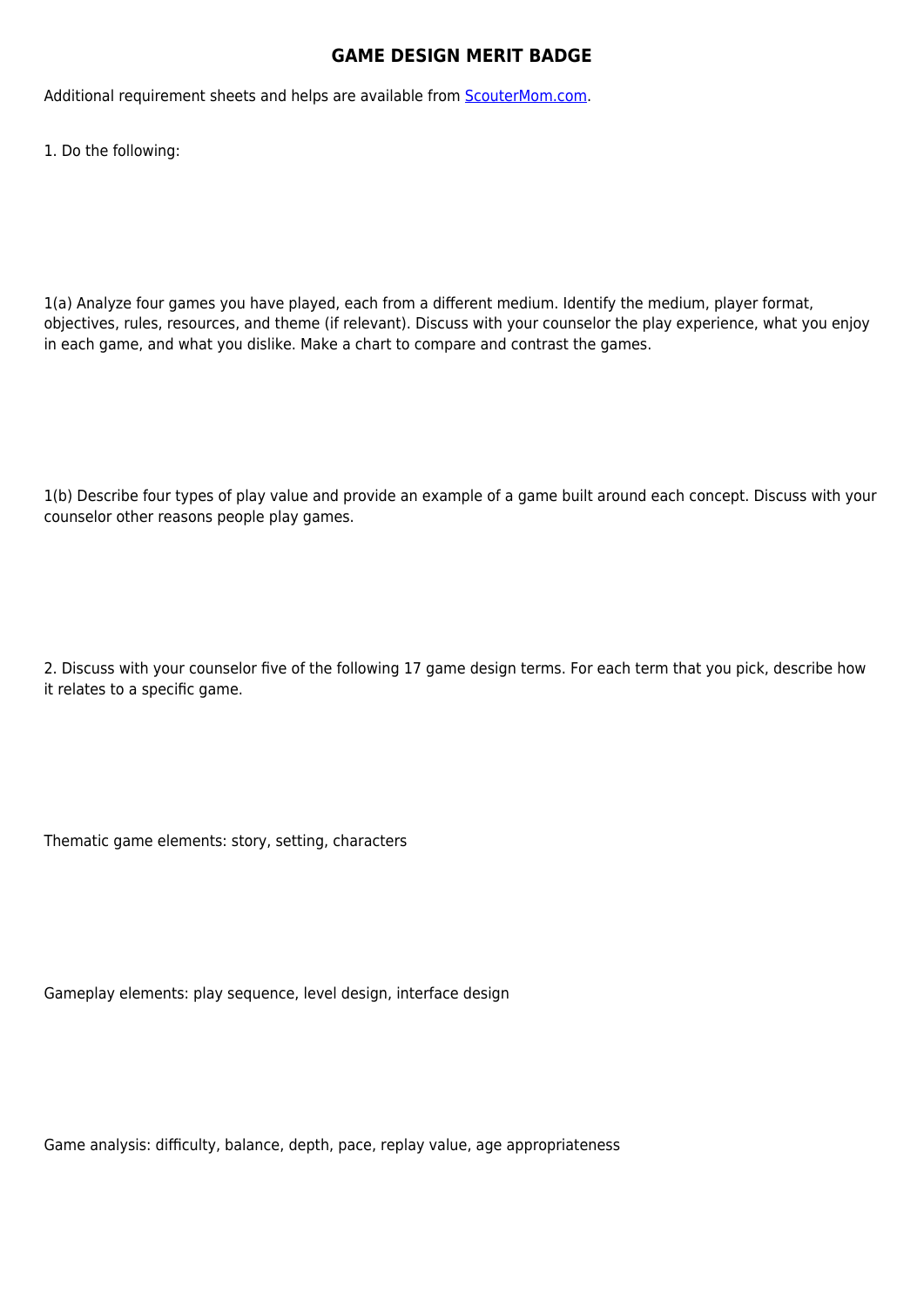Related terms: single-player vs. multiplayer, cooperative vs. competitive, turnbased vs. real-time, strategy vs. reflex vs. chance, abstract vs. thematic

3. Define the term intellectual property. Describe the types of intellectual property associated with the game design industry. Describe how intellectual property is protected and why protection is necessary. Define and give an example of a licensed property.

4. Do the following:

4(a) Pick a game where the players can change the rules or objectives (examples: basketball, hearts, chess, kickball). Briefly summarize the standard rules and objectives and play through the game normally.

4(b) Propose changes to several rules or objectives. Predict how each change will affect gameplay.

4(c) Play the game with one rule or objective change, observing how the players' actions and emotional experiences are affected by the rule change. Repeat this process with two other changes

4(d) Explain to your counselor how the changes affected the actions and experience of the players. Discuss the accuracy of your predictions.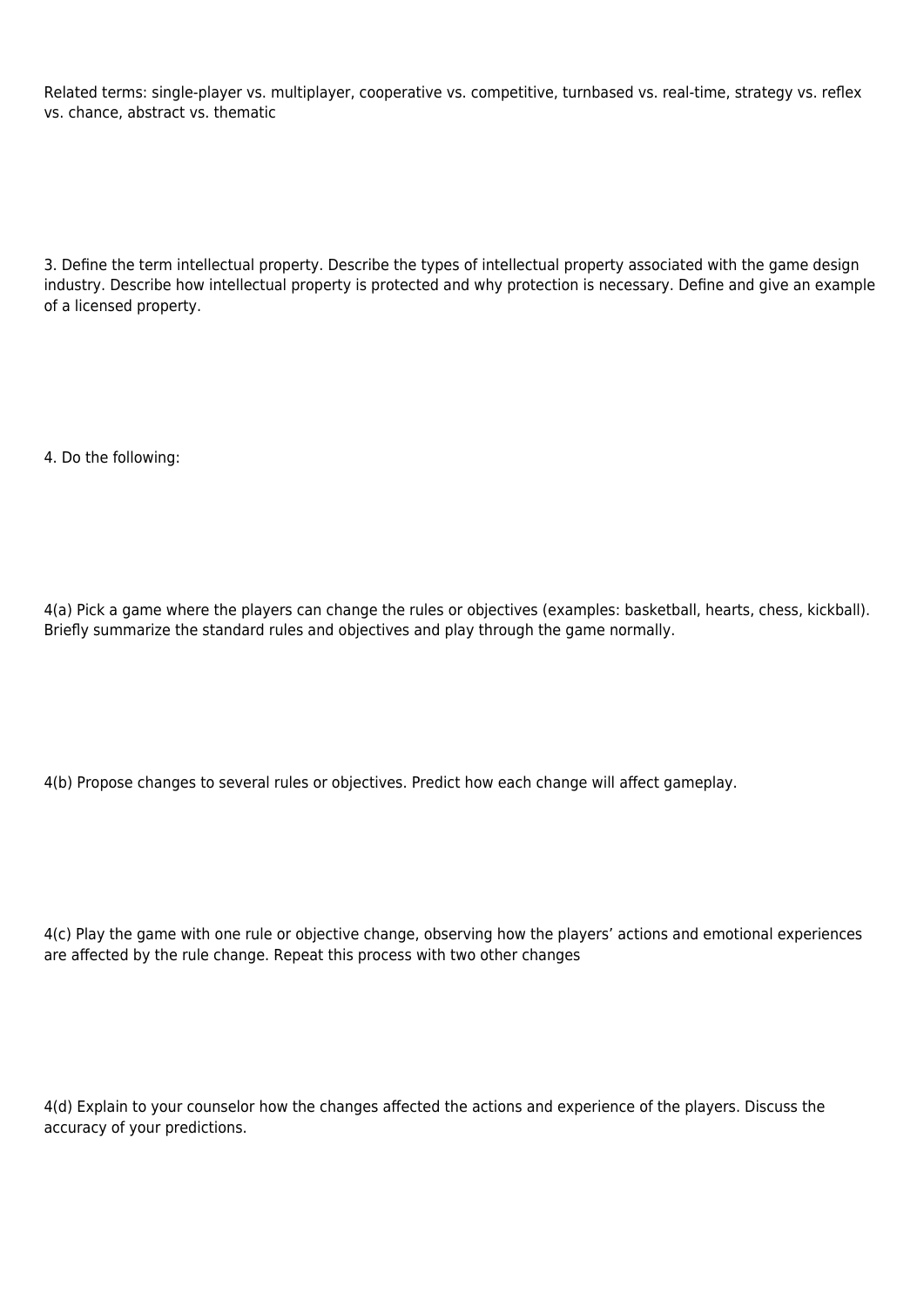5. Design a new game. Any game medium or combination of mediums is acceptable. Record your work in a game design notebook.

5(a) Write a vision statement for your game. Identify the medium, player format, objectives, and theme of the game. If suitable, describe the setting, story, and characters.

5(b) Describe the play value.

5(c) Make a preliminary list of the rules of the game. Define the resources.

(d) Draw the game elements.

You must have your merit badge counselor's approval of your concept before you begin creating the prototype.

6. Do the following:

6(a) Prototype your game from requirement 5. If applicable, demonstrate to your counselor that you have addressed player safety through the rules and equipment. Record your work in your game design notebook.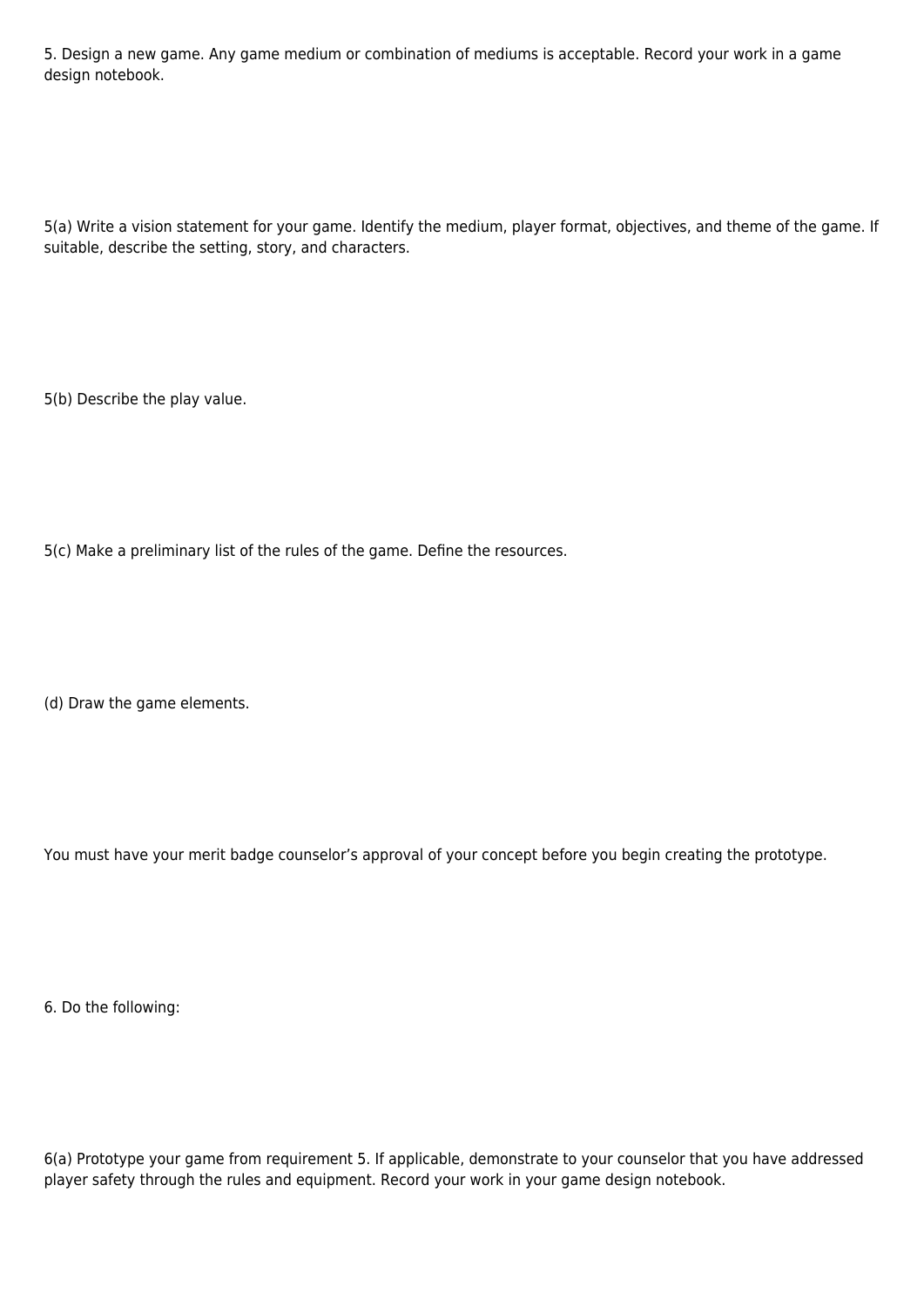6(b) Test your prototype with as many other people as you need to meet the player format. Compare the play experience to your descriptions from requirement 5b. Correct unclear rules, holes in the rules, dead ends, and obvious rule exploits. Change at least one rule, mechanic, or objective from your first version of the game, and describe why you are making the change. Play the game again. Record in your game design notebook whether or not your change had the expected effect.

6(c) Repeat 6b at least two more times and record the results in your game design notebook.

7. Blind test your game. Do the following:

7(a) Write an instruction sheet that includes all of the information needed to play the game. Clearly describe how to set up the game, play the game, and end the game. List the game objectives

7(b) Share your prototype from requirement 6 with a group of players that has not played it or witnessed a previous playtest. Provide them with your instruction sheet(s) and any physical components. Watch them play the game, but do not provide them with instruction. Record their feedback in your game design notebook.

7(c) Share your game design notebook with your counselor. Discuss the player reactions to your project and what you learned about the game design process. Based on your testing, determine what you like most about your game and suggest one or more changes